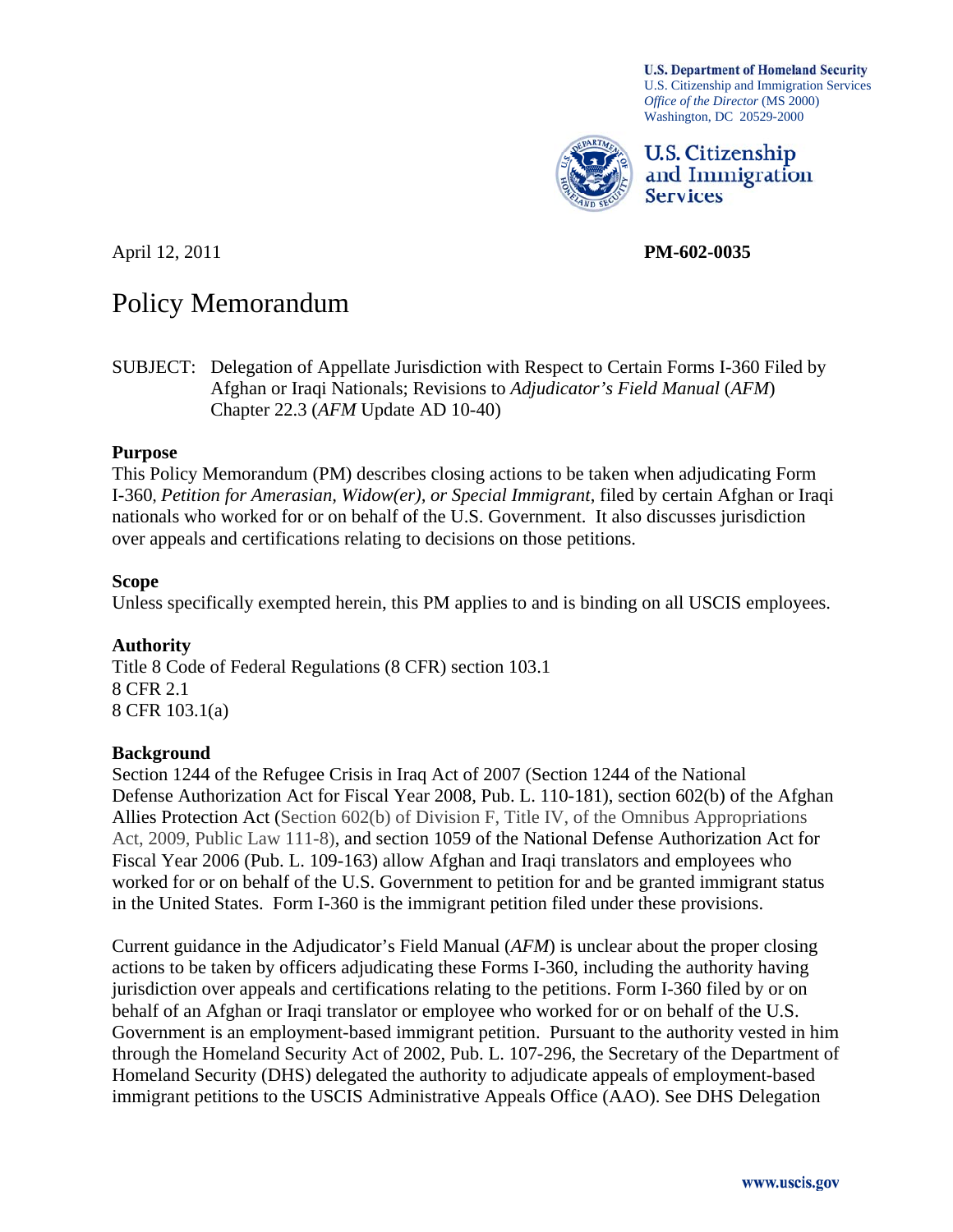PM-602-0035: Delegation of Appellate Jurisdiction with Respect to Certain Forms I-360 Filed by Afghan or Iraqi Nationals; Revisions to *Adjudicator's Field Manual* (*AFM*) Chapter 22.3 (*AFM* Update AD 10-40) Page 2

Number 0150.1 (effective March 1, 2003); see also 8 CFR 2.1 (2003). The AAO exercises appellate jurisdiction over the matters described at  $8$  CFR  $103.1(f)(3)(iii)$  (as in effect on February 28, 2003), which provides for appellate jurisdiction over decisions on petitions for employment-based visa classifications or special immigrants or entrepreneurs pursuant to [8 CFR](https://web2.westlaw.com/find/default.wl?tf=-1&rs=WLW10.06&fn=_top&sv=Split&docname=8CFRS204.5&tc=-1&pbc=C03C305F&ordoc=0347442859&findtype=L&db=1000547&vr=2.0&rp=%2ffind%2fdefault.wl&mt=296)  [204.5](https://web2.westlaw.com/find/default.wl?tf=-1&rs=WLW10.06&fn=_top&sv=Split&docname=8CFRS204.5&tc=-1&pbc=C03C305F&ordoc=0347442859&findtype=L&db=1000547&vr=2.0&rp=%2ffind%2fdefault.wl&mt=296) and [204.6](https://web2.westlaw.com/find/default.wl?tf=-1&rs=WLW10.06&fn=_top&sv=Split&docname=8CFRS204.6&tc=-1&pbc=C03C305F&ordoc=0347442859&findtype=L&db=1000547&vr=2.0&rp=%2ffind%2fdefault.wl&mt=296) except when the denial of the petition is based upon lack of a certification by the Secretary of Labor under section  $212(a)(5)(A)$  of the Act.

# **Policy**

(1) The Chief of the AAO has jurisdiction to adjudicate any appeal from the denial of, or certification of, a decision on a Form I-360 filed under:

- Section 1059 of the National Defense Authorization Act, 2006, Pub. L. 109-163, 119 Stat. 3136, as amended by section 699J of Pub. L. 110-161, 121 Stat. 1844 and by Pub. L. 110-36, 121 Stat. 227 (enacted January 6, 2006);
- Section 1244 of the National Defense Authorization Act, 2008, Pub. L. 110-181, 122 Stat. 3, as amended by Pub. L. 110-242, 122 Stat. 1567 (enacted January 28, 2008); or
- The Afghan Allies Protection Act, Title VI of Division F of Pub. L. 111-8, 123 Stat. 524 (enacted March 11, 2009).

A petitioner wishing to appeal the denial of Form I-360 filed under these provisions must submit Form I-290B, *Notice of Appeal to the Administrative Appeals Unit*, to the AAO in accordance with 8 CFR 103.3. A petitioner wishing to provide additional information in connection with a decision that has been certified to the AAO on Form I-290C, Notice of Certification, must submit a brief in accordance with 8 CFR 103.4.

(2) A petitioner who files Form I-360 under section 1244 or under the Afghan Allies Protection Act is exempt from paying the Form I-290B filing fee. A petitioner under section 1059 must pay the Form I-290B filing fee as specified in 8 CFR 103.7(b). There are no filing fees in conjunction with certifications on Form I-290C.

(3) Officers denying or certifying Forms I-360 filed under these provisions must notify the petitioner of the proper procedures and fees for filing an appeal from, or brief on, the decision.

# **Implementation**

Accordingly, the *AFM* is revised as follows:

- 1. Chapter 22.3(t) of the *AFM* is amended by adding a new section (10):
	- (10) Closing Action.

(A) Approval. If the alien meets the eligibility requirements set forth above, endorse the petition by placing your approval stamp in the Action Block and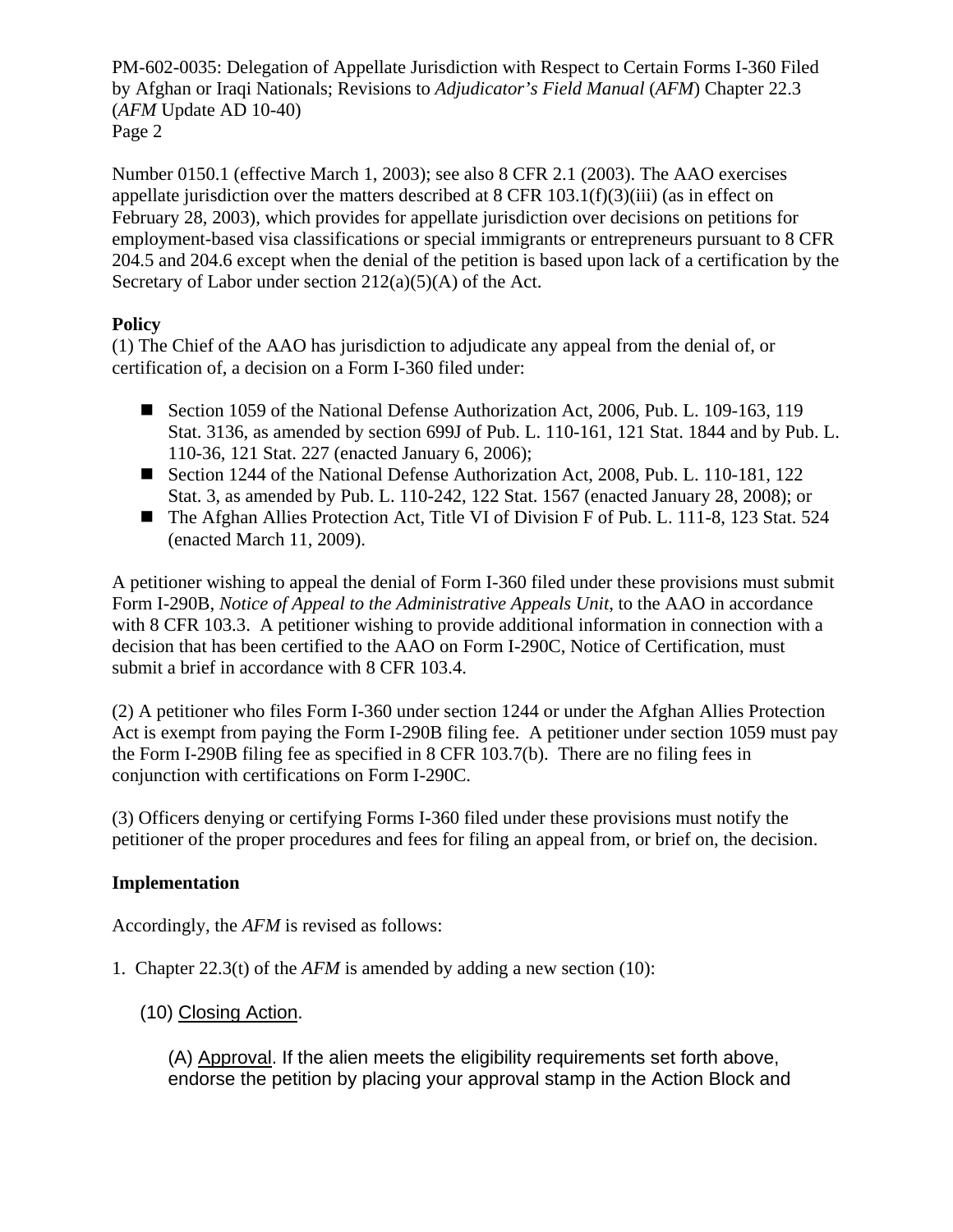PM-602-0035: Delegation of Appellate Jurisdiction with Respect to Certain Forms I-360 Filed by Afghan or Iraqi Nationals; Revisions to *Adjudicator's Field Manual* (*AFM*) Chapter 22.3 (*AFM* Update AD 10-40) Page 3

signing your name, annotating the petition (classification **SM1**), and preparing an approval notice to advise the petitioner of the director's decision.

(B) Denial. If the petitioner has failed to establish eligibility for the benefit sought, deny the petition, and prepare a formal decision to inform the petitioner of the reasons for denial and of his or her right to appeal to the Administrative Appeals Office. The petitioner is not required to pay the I-290B filing fee in order to appeal from the denial of a Form I-360 filed under section 1244.

(C) Certification. If a decision on Form I-360 filed under either section 1059 or section 1244 is certified to the Administrative Appeals Office, prepare a formal decision on Form I-290C detailing the reasons for certification and notify the petitioner of his or her right to submit a brief in support of the petition. (See **8 CFR 103.4**).

2. Chapter 22.3(u) of the *AFM* is amended by adding a new section (9):

### (9) Closing Action**.**

(A) Approval. If the alien meets the eligibility requirements set forth above, endorse the petition by placing your approval stamp in the Action Block and signing your name, annotating the petition (classification **SM1**), and preparing an approval notice to advise the petitioner of the director's decision.

(B) Denial. If the petitioner has failed to establish eligibility for the benefit sought, deny the petition, and prepare a formal decision to inform the petitioner of the reasons for denial and of his or her right to appeal to the Administrative Appeals Office. The petitioner is not required to pay the Form I-290B filing fee in order to appeal from the denial of a Form I-360 filed under the Afghan Allies Protection Act.

(C) Certification. If a decision on Form I-360 filed under the Afghan Allies Protection Act is certified to the Administrative Appeals Office, prepare a formal decision on Form I-290C detailing the reasons for certification and notify the petitioner of his or her right to submit a brief in support of the petition. (See **8 CFR 103.4**).

3. The *AFM* **Transmittal Memorandum** button is revised by adding a new entry, in numerical order, to read: